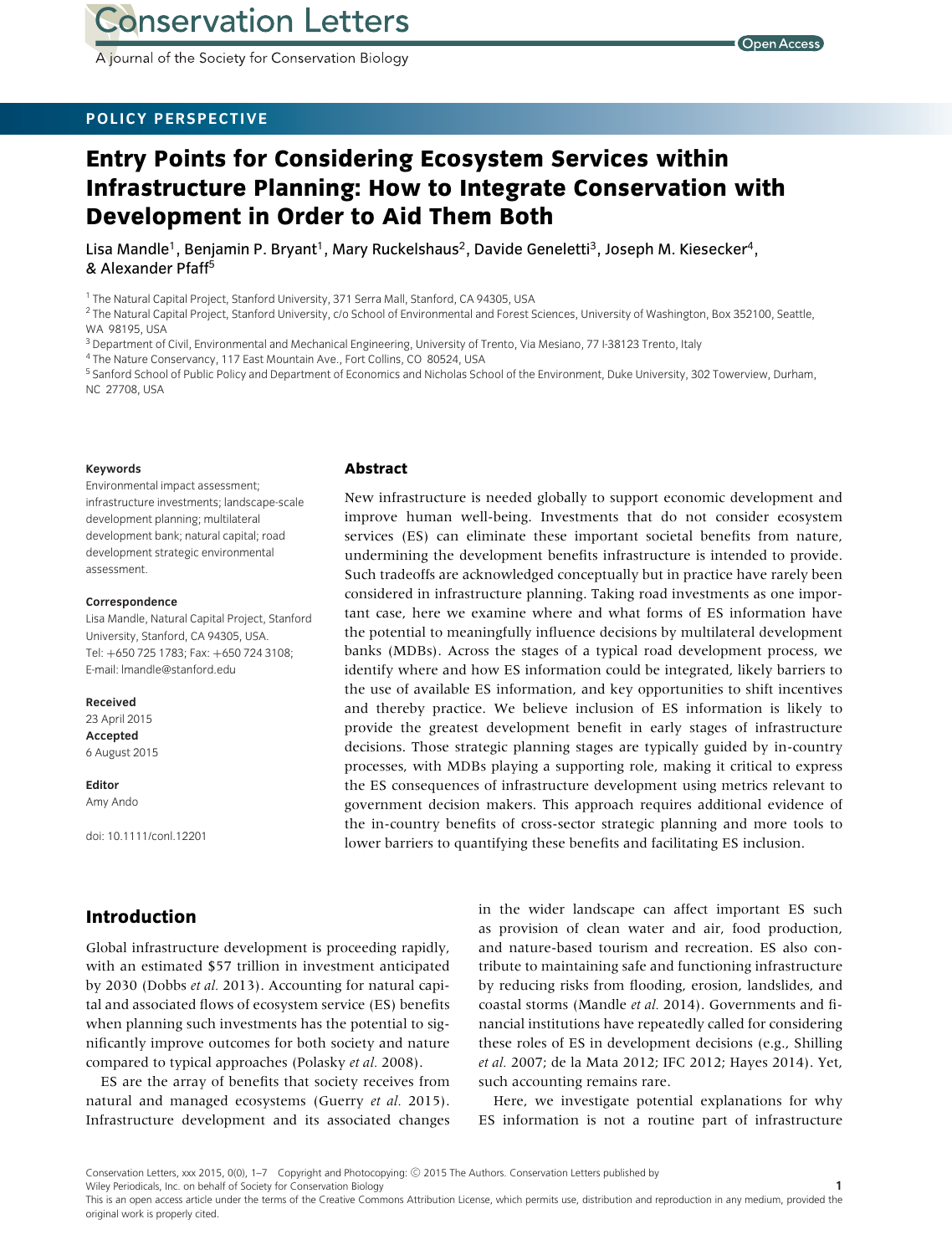development decisions at multiple levels, despite recognition of its importance by leaders of financial institutions and governments. We focus on road planning because of the magnitude of such development: road network length is projected to increase 60% globally by 2050 (Dulac 2013).

Roads can provide significant development benefits (Calderón & Servén 2014), but they also contribute to environmental degradation, both directly and indirectly via changes in land uses that they spur, such as mining and agricultural expansion (Laurance *et al.* 2009; Laurance, Sayer *et al.* 2014). Laurance, Clements *et al.* (2014) showed the significant regional variation in benefits to people through road development relative to environmental losses. For example, failure to recognize the relationship between roads and ES in the Ciénaga-Barranquilla highway in coastal Colombia has incurred economic, social, and environmental costs. Highway construction and other development resulted in degradation of mangroves, declines in fishery species reliant on mangroves as nursery habitats, and increased poverty rates in villages dependent on fishing (Mandle *et al.* 2014 and references therein). The associated loss of coastal protection services has also exposed the highway itself to erosion.

Effectively exploring the likely tradeoffs resulting from the many linkages among roads, the environment and development outcomes requires understanding the decision-making process governing road planning. ES information that is provided to decision makers in ways that match their authority and incentives is more likely to be used. Here, we suggest where and how ES information could be integrated into road development processes, with a focus on the role of multilateral development banks (MDBs).

MDBs have committed to providing \$175 billion in transportation funding in the decade following Rio+20 (MDB Working Group on Sustainable Transport 2015). Given that MDBs are an important source of infrastructure funding and key policy and technical advisors to governments, we use the MDB-country engagement process as a lens through which to consider entry points for ES information. We outline a typical MDB-funded road project cycle (Figure 1) based on a review of procedures outlined in documents from major MDBs (African Development Bank, Asian Development Bank, Inter-American Development Bank, World Bank, and European Bank for Reconstruction and Development; details in Appendix A) and discussions with practitioners. We identify the decision makers involved at each stage and assess the potential for integration of ES information. We also evaluate likely barriers − both scientific and institutional − limiting inclusion of such information. Based on this, we suggest opportunities to integrate ES into road and other infrastructure development processes. Including ES information could help avoid development losses from ignorance of ecosystem function and reduce the likelihood of road investments causing large ES losses for small development gains.

## **Opportunities and impediments for integrating ES information in road development decisions**

### *Strategic planning and project selection*

Officials within country governments, typically ministries of transport and finance, periodically produce nationaland regional-level transport plans, considering new road routes, upgrades, and maintenance. Such processes would ideally incorporate strategic environmental assessments (SEAs) to maximize development benefits and minimize conflicts across sectors (UNEP 2014). SEAs would be a natural place for consideration of ES (Slootweg & Beukering 2008; Geneletti 2011), but this rarely occurs in practice. At this stage of reconciling plans at different scales, understanding variation in ES benefits across the landscape has the greatest potential to guide decisions.

After the step of internal country planning, country officials and MDB representatives then consider how to match development needs identified by governments with MDB financing priorities. This yields a portfolio of roads to advance for loan proposals, guided by MDB country strategies and associated sector studies, along with a country's development plans.

At this stage, ES information can facilitate the selection of projects with greater development benefits, using development in both the narrower sense of economic development and in a broader sense of "sustainable development" that acknowledges environmental benefit alongside economic goals. At a landscape level, ES mapping can identify where services currently are being provided and to whom, likely reductions or enhancements of ES flows, and potential ES-related conflicts and synergies across sectors. Identification of critical sources of ES provision can direct the placement of infrastructure away from such sites, especially if mitigating ES losses due to development is likely to be expensive (Hayes 2014; Mandle *et al.* 2014). Planned early, road relocation can be low cost, or even save costs if ES contribute to road function. ES assessments can quantify how ecosystems reduce risks to infrastructure and what actions could secure these benefits (Arkema *et al.* 2013).

To date, however, transport planning such as road prioritization has rarely included such a systematic assessment of ES roles (MDB review, Appendix A; Tardieu *et al.* 2013). This is in part due to a lack of comprehensive strategic planning in general (Zhu & Ru 2008) and a lack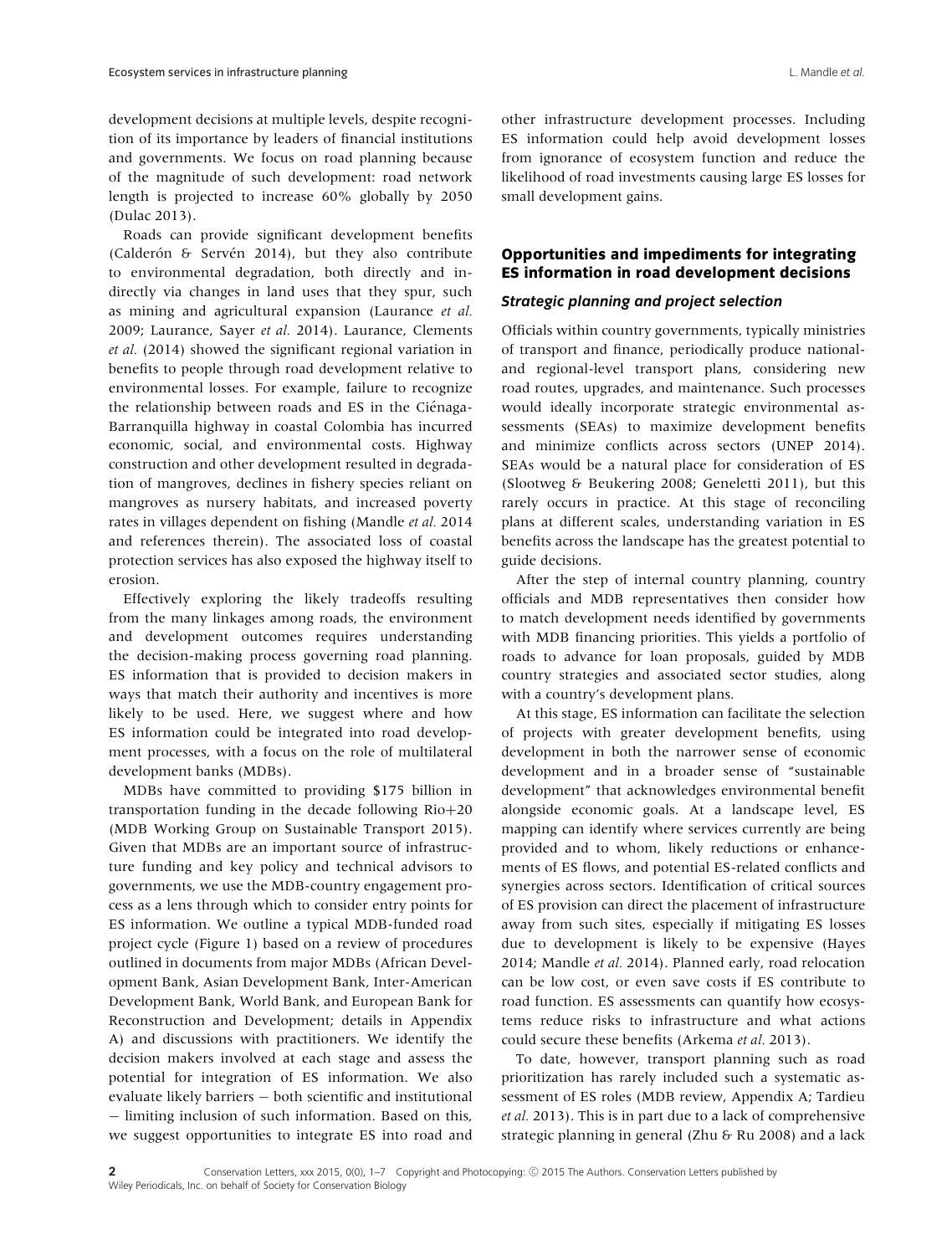

Figure 1 Key actors, processes, and products in a typical multilateral development bank (MDB)-funded road development process. The vertical position of boxes in the "assessments and plans" section indicates the relative responsibility and ownership between country and MDB actors. Actors are indicated in brackets within boxes, with an asterisk (∗) indicating primary responsibility, while others have input into the processes. The term "central" (C) contrasts with transport (T) or environmental (E) specialists, and refers to ministries of finance or development planning on the country side and country specialists or country office staff on the MDB side. Depending on the stage, country transport responsibility may be at a ministerial or implementation agency level. Further details about the assessments and plans can be found in the main text.

of directives or incentives for cross-sector analyses. While MDBs may support strategic planning, it is generally not required for MDB financing, and countries own the process (MDB review, Appendix A). In practice, MDBs incentivize their staff to disburse funds, and so bank specialists fear that if their process is too slow or stringent, borrowing countries will look to other sources of financing with weaker environmental safeguards (Herbertson 2012; MDB review, Appendix A). As long as requirements imposed by infrastructure funding sources are not aligned, it will be difficult for particular MDBs to impose such planning efforts, rather than motivating them by demonstrating their benefits. Some incentives for harmonizing requirements across financial institutions may exist for global public goods, where fund stakeholders may see some benefit. When it comes to promoting practices that lead to local benefits in the borrowing country, incentives for funders to coordinate may be mostly political and potentially insufficient.

Inclusion of ES at the in-country planning stage could be increased if it is shown to reliably improve the metrics that in-country planners are accountable for managing. Toward this end, encouraging inclusive wealth accounting that incorporates nonmarket values and the value of natural capital stocks for the future (rather than flow measures like GDP) may make it easier for key officials to perceive the value of natural capital within their own countries, though comprehensive wealth accounting remains empirically challenging (Polasky *et al.* 2015).

The stage of coordination between countries and international funders holds additional promise for consideration of ES. In line with policies at many MDBs, ES are addressed in some strategic documents. Yet, even MDB-led country-level environmental assessments often remain disconnected from transport sector assessments that ultimately guide road decisions (MDB review, Appendix A). Isolating sectors into separate silos reduces the likelihood that development-environment tradeoffs can be identified and undesirable tradeoffs avoided (de la Mata 2012). Furthermore, when included in country-level assessments, ES analyses are typically descriptive and not spatially explicit, limiting their ability to inform project decisions related to routing, managing ES dependencies and mitigating impacts. Recent landscape-level mitigation planning with the Mongolian government is being adapted to inform funding choices by the European Bank for Reconstruction and Development, and could serve as a model for incorporating ES into MDB decision making (Heiner *et al.* 2013).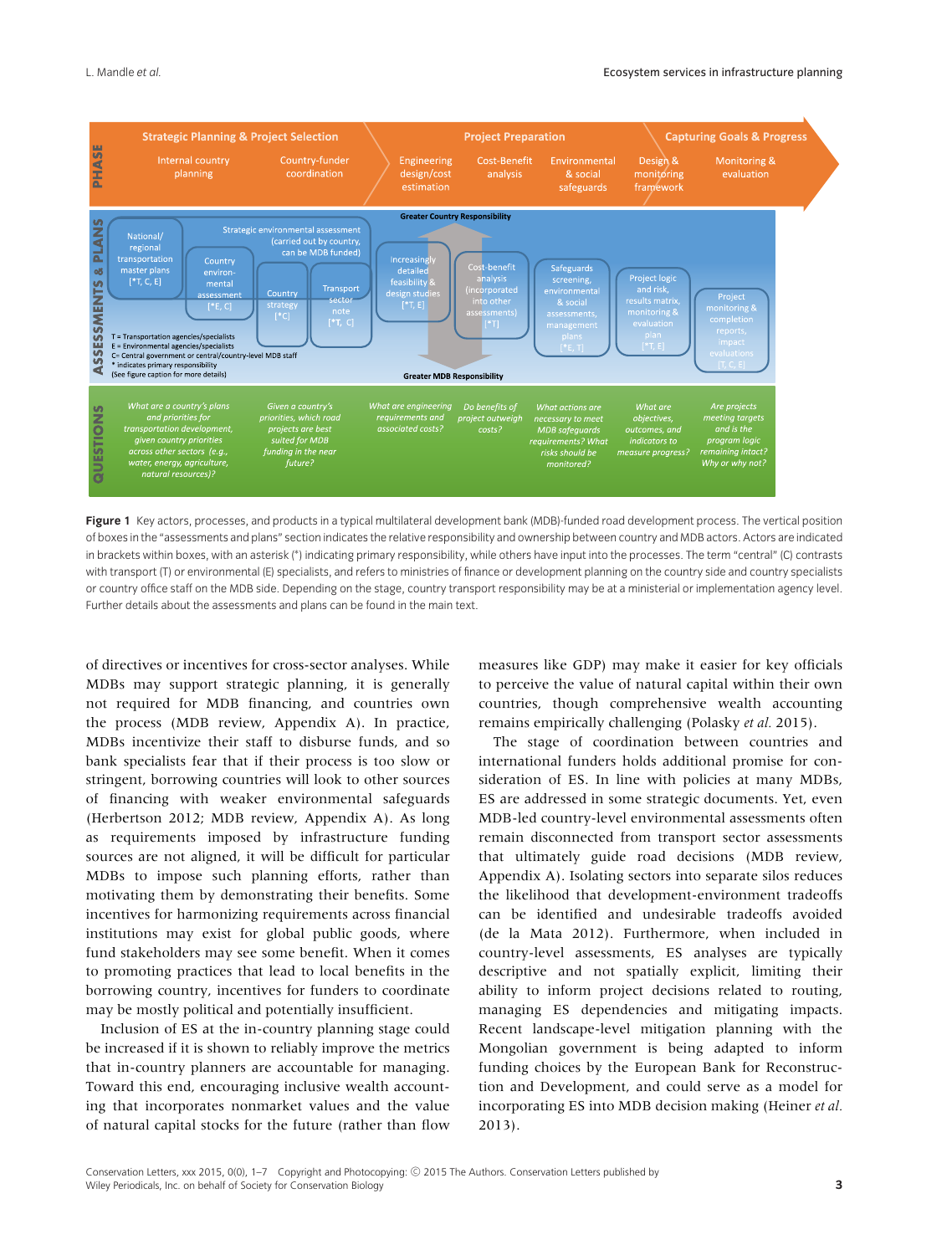### *Project preparation*

Once a road project has been selected for consideration, it enters an MDB's project preparation process. During this phase, projects are assessed through three parallel and interdependent fronts: engineering, economic, and environmental and social impacts. In theory, the economic analysis integrates costs and benefits across all of these aspects, though its scope is typically limited as discussed below.

Engineering design and cost estimation. Accounting for the ES benefits to roads as part of engineering design and cost estimation could reduce both risks to roads from environmental hazards and costs of construction and maintenance. In principle, preserving upstream catchments can mitigate flood risk, reducing risk of road washout, and ensuring well-anchored vegetation above roads can reduce landslide risks. Identifying and securing these ES benefits as part of project design could reduce costs by, for example, reducing the need for artificial retaining walls or the size of culverts. That said, roads funded by MDBs are already built to specific standards (MDB review, Appendix A). We have yet to see ES modeled with sufficient precision that road engineering design could be adjusted to reduce risks and costs. Methods for providing such finer-scale detail would be an important advance in ES science.

Economic analysis. Economic assessment of road projects is in the form of a cost-benefit analysis (CBA) that attempts to monetize benefits and costs that are directly related to a road project, ideally including environmental externalities (MDB review, Appendix A). This is intended to ensure that any investment is a wise use of funds at the country level and will make an effective contribution to economic development.

Including ES in project CBAs has frequently been proposed as a promising avenue to improve lending decisions by better capturing potential costs and benefits (de la Mata 2012). A variety of established economics methods, coupled with production function modeling of ES change, can be used to value the impacts of roads on ES. For example, changes in water quality downstream of roadways could be modeled and then valued using costs of drinking water treatment or lost fishery revenue.

This approach is not limited by existing methodologies, although data may sometimes be limited for their application. A more fundamental challenge to incorporating ES into CBA relates to treatment of indirect impacts. A road's indirect impacts on ES – through deforestation and land use change in surrounding areas – are often larger than its direct effects (Laurance *et al.* 2009; Mandle *et al.* 2013). Those direct ES costs may be small relative to the road's direct benefits, but total ES cost may not be (MDB review, Appendix A). However, based on our discussions with MDB staff, several factors limit the inclusion of indirect effects: their much greater uncertainty, the fact that activities producing the indirect effects are beyond the control of the implementing road agency or transport ministry, and the need for standard economic accounting.

Environmental and social safeguards. Assessments of environmental and social impacts are required in all MDB road loan decisions (MDB review, Appendix A). Highimpact projects typically require a formal environmental and social impact assessment (ESIA), including cumulative impacts, direct and indirect impacts, and project alternatives. These assessments lead to the development of plans for mitigating any anticipated negative impacts.

Safeguards processes are heavily informed by projectlevel environmental assessments, such as environmental impact assessment or ESIA. Incorporating ES assessment into these products can inform more effective and efficient safeguard measures by more precisely describing which groups of people will be negatively impacted and how (Baker *et al.* 2013). A comprehensive baseline survey of ES would be a useful start. The science needed to include quantitative and spatially explicit assessments of impacts to ES, and for evaluating mitigation options, is well established (Mandle *et al.* 2013).

Unfortunately, in practice, such environmental assessments often do not explicitly address ES, or if they do, they often fail to do so in a quantitative and spatially explicit manner, which prevents the linking of impacts to appropriate mitigation actions (Rosa & Sánchez 2015). Lack of capacity among consultants or poor familiarity with ES by those requesting assessments may lead to superficial inclusion of ES, including failure to identify who benefits from ES and how (Rosa & Sánchez 2015). A growing body of guidance and tools (UNEP 2014) and efforts to lower the time and technical capacity required for analyses could alleviate this problem. Still greater benefits could be achieved by integrating mitigation of ES and of biodiversity loss, perhaps more feasible if decision processes are approached with an explicit focus on multiple objectives, rather than strict CBA and mitigation hierarchy approaches.

However, greater inclusion of ES in project-level environmental assessments may not substantially alter MDB road decisions or outcomes, due to other welldocumented limitations of environmental assessment processes (Jay *et al.* 2007). Project developers often view environmental assessments more as a bureaucratic hurdle than as a tool to shape project design (Shilling *et al.* 2007). These shortcomings largely stem from a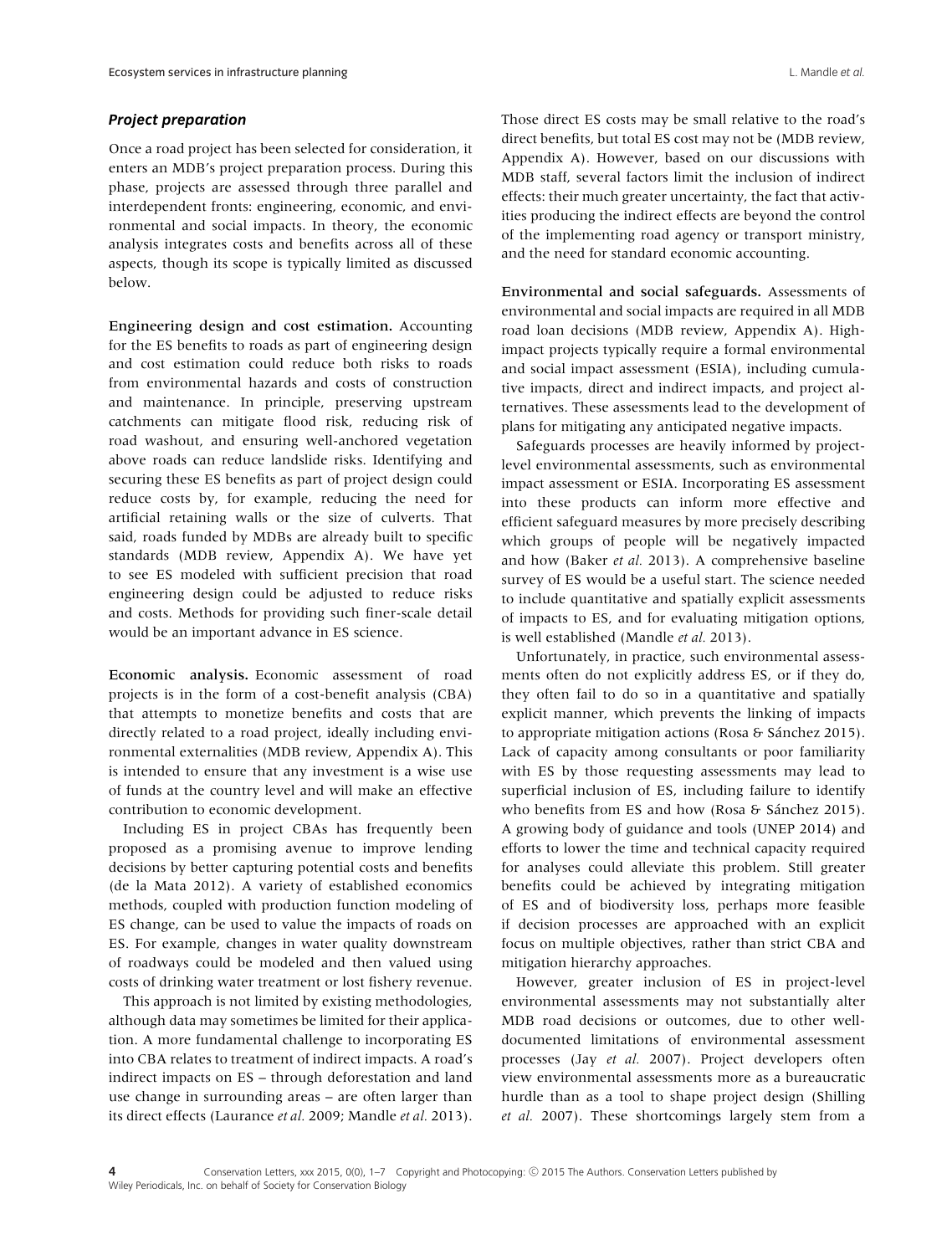historically reactive approach to mitigation focused at small spatial scales on a project-by-project basis. A broader, proactive process could lead instead to the consideration of alternative development scenarios and mitigation opportunities. However, this may require mitigation in the surrounding landscape, typically beyond the jurisdiction of transport ministries or road agencies.

#### *Capturing goals and progress*

Economic, environmental, and social and engineering assessments are synthesized in a design-and-monitoring framework for a road project. This captures anticipated project impacts, assumptions underlying those impacts, and what should be monitored to demonstrate success and proactively manage risks (MDB review, Appendix A). When ES have been considered early, they should naturally be incorporated in these objectives and risks. But while ES assessments can help prioritize key indicators, the utility of monitoring ES can be difficult to demonstrate due to potentially significant time lags between project implementation and changes in ES flows.

## **Improving infrastructure development with ES information**

ES science is most likely to effectively inform road decisions, and infrastructure development more broadly, when ES information is integrated into existing decision processes. Understanding the decision-making process and the institutional incentives and barriers at each stage can help make existing science more relevant and guide the development and application of new science.

We consider three categories of roads where additional ES information might reveal that a project should be redesigned or rejected: (1) roads that are undesirable at a project level because of costs resulting from dependencies on ES that have not been accounted for (e.g., where preventable flooding interrupts service and increases maintenance costs); (2) nationally undesirable roads, even if the road itself has some benefits, because of indirect or cumulative impacts that have not been accounted for (e.g., sediment from development around the road enters waterways, killing mangroves, and raising risks from natural hazards to coastal property); or (3) globally undesirable roads, even if in-country benefits are positive (e.g., the losses of carbon sequestration or biodiversity existence outweigh development benefits, when aggregated globally).

Road projects in category 1 may be easiest to influence with additional ES information, as the missing details on ES costs are within the scope of project-level economic and engineering analyses. These offer opportunities to further develop the science to better quantify and value these ES with adequate precision.

Far more proposed roads with significant tradeoffs and impacts are likely to be found in categories 2 and 3. The potential to influence construction of these roads is likely greatest when ES information is integrated early in planning, before specific investments enter the development pipeline. Such effective early consideration of ES requires assessment of the infrastructure's cumulative direct and indirect impacts on human well-being across sectors.

For ES information to be relevant for early planning requires that ES-based adjustments would affect outcomes of concern to in-country decision makers. Global impacts will be relevant only to the extent that country-based decision makers have incentives to hold global interests in mind, for instance due to trading or compensation schemes that are provided by the Global Environment Facility and REDD+ (Reducing Emissions from Deforestation and Forest Degradation).

However, ES assessments to identify even whether a road is in category 2 are rare, despite the apparent alignment with the scope of country-level decision makers and the availability of science and tools to support such analyses. While such a process is expected to reduce project risks, (thereby expediting project approval) and increase overall development benefits, this has not been sufficiently demonstrated. Evidence for the economic value of including ES in road planning remains limited (Scott *et al.* 1998); the same holds for other forms of infrastructure development (Morrison-Saunders *et al.* 2015).

Given this state of affairs, we suggest the following pathways for increasing the relevance of ES information for infrastructure development and lowering barriers to its inclusion in decision-making processes:

- (1) Demonstrate the value of strategic development planning including cumulative effects on human well-being through ES for country-level decision makers. This work can build evidence for the benefits of such an approach and increase awareness of what is feasible, lowering barriers for replication elsewhere.
- (2) Continue to develop data and easy-to-use sciencebased tools needed to produce relevant ES information and metrics at the diversity of scales outlined in the decision process above, again lowering barriers for decision makers and consultants to acquiring and applying this information.
- (3) Engage with efforts to increase funding available to support ES-inclusive strategic assessments. Several new efforts are underway, such as the Latin American Conservation Council's Smart Infrastructure initiative.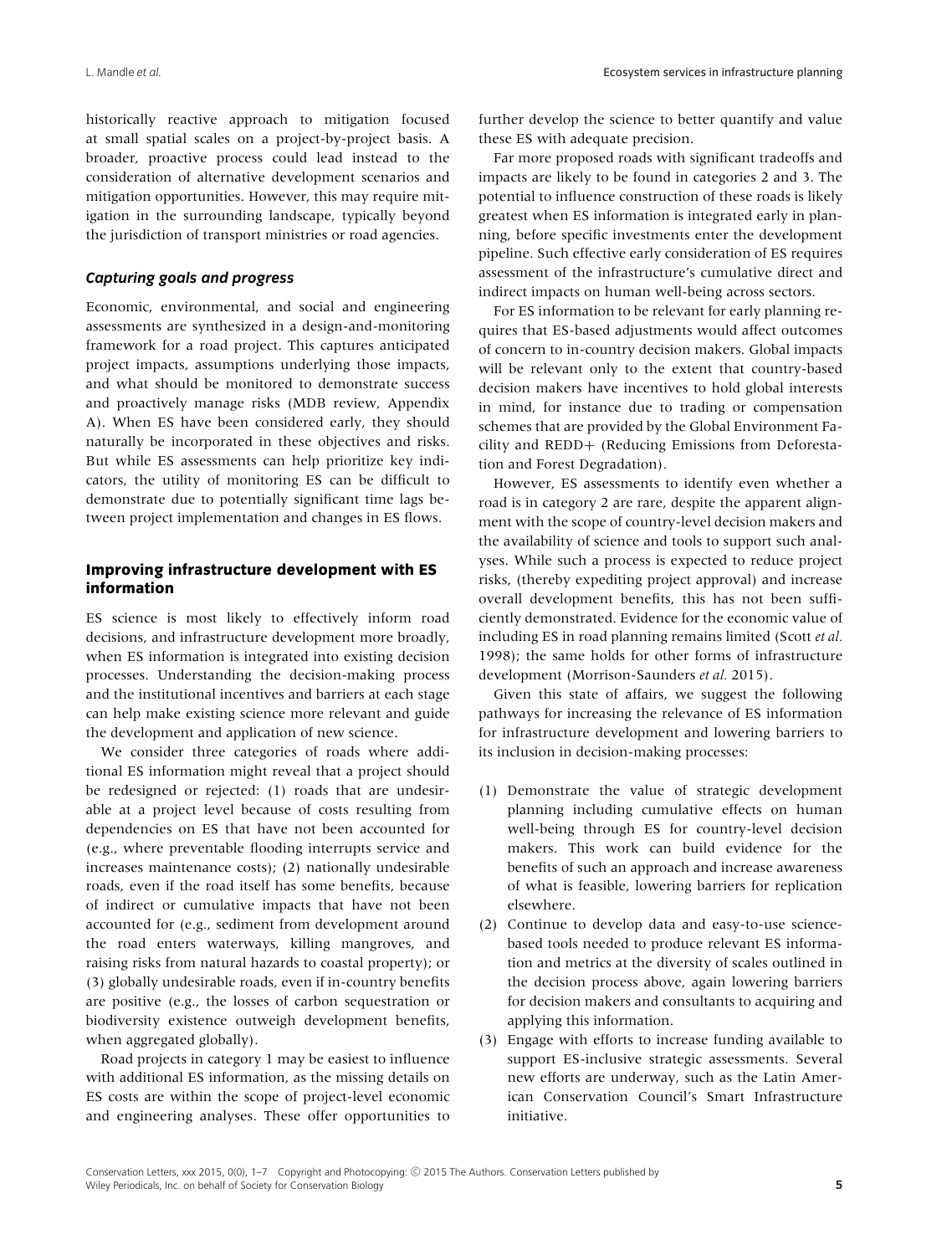Together, advancement along these pathways can contribute to overcoming the institutional barriers to inclusion of ES in strategic planning. Ultimately, it is critical that decision makers have the right information at the right time. Articulating the costs and benefits of infrastructure development options in a way that is relevant to decision makers, while considering the constraints and incentives they face, will be key to moving beyond rhetoric and guiding infrastructure development to benefit society without undermining the life support systems that nature provides.

## **Acknowledgments**

We thank Peter Kareiva, Steve Polasky, and Kelsey Schueler for valuable feedback on earlier drafts of this manuscript and Victoria Peterson for creating the figure. We are especially grateful to the Inter-American Development Bank (IDB) Biodiversity and Ecosystem Services Program and for many informative discussions with IDB staff that shaped the content of this article, though any errors that remain are our own.

# **Supporting Information**

Additional Supporting Information may be found in the online version of this article at the publisher's web site:

**Appendix A.** MDB document review.

### **References**

Arkema, K.K., Guannel, G., Verutes, G. *et al.* (2013) Coastal habitats shield people and property from sea-level rise and storms. *Nat. Clim. Chang*., **3**, 913-918.

Baker, J., Sheate, W.R., Phillips, P. & Eales, R. (2013) Ecosystem services in environmental assessment – help or hindrance? *Environ. Impact Assess. Rev.*, **40**, 3-13.

- Calderón, C. & Servén, L. (2014) Infrastructure, growth, and *inequality: an overview*. World Bank, Washington, DC.
- de la Mata, G.C. (2012) *Biodiversity conservation and ecosystem services: a review of experience and strategic directions for the IDB*. Inter-American Development Bank, Washington, DC.

Dobbs, R., Pohl, H., Lin, D.-Y. *et al.* (2013) *Infrastructure productivity: how to save* \$*1 trillion a year*. McKinsey & Company, Seoul.

Dulac, J. (2013) *Global land transport infrastructure requirements*. International Energy Agency, Paris.

Geneletti, D. (2011) Reasons and options for integrating ecosystem services in strategic environmental assessment of spatial planning. *Int. J. Biodivers. Sci. Ecosyst. Serv. Manag.*, **7**, 37-41.

Hayes, D.J. (2014) Addressing the environmental impacts of large infrastructure projects: making "mitigation" matter. *Environ. Law Report.*, **44**, 10016-10021.

Heiner, M., Bayarjargal, Y., Kiesecker, J.M. *et al.* (2013) *Identifying conservation priorities in the face of future development: applying development by design in the Mongolian Gobi*. The Nature Conservancy, Ulaanbaatar.

- Herbertson, K. (2012) *Will safeguards survive the next generation of development finance/?* International Rivers, Berkeley, CA.
- IFC (International Finance Corporation). (2012) *Performance standard 6 biodiversity conservation and sustainable management of living*. International Finance Corporation, Washington, DC.
- Jay, S., Jones, C., Slinn, P. & Wood, C. (2007) Environmental impact assessment: retrospect and prospect. *Environ. Impact Assess. Rev.*, **27**, 287-300.
- Laurance, W.F., Goosem, M. & Laurance, S.G.W. (2009) Impacts of roads and linear clearings on tropical forests. *Trends Ecol. Evol.*, **24**, 659-669.
- Laurance, W.F., Clements, G.R., Sloan, S., *et al.* (2014) A global strategy for road building. *Nature*, **513**, 229-232.
- Laurance, W.F., Sayer, J. & Cassman, K.G. (2014) Agricultural expansion and its impacts on tropical nature. *Trends Ecol. Evol.*, **29**, 107-116.
- Mandle, L., Tallis, H., Vogl, A., *et al.* (2013) *Can the Pucallpa-Cruzeiro do Sul road be developed with no net loss of natural capital in Peru? A framework for including natural capital in mitigation*. Natural Capital Project, Stanford, CA.
- Mandle, L., Griffin, R.M. & Goldstein, J.H. (2014) *Natural capital and roads: managing dependencies and impacts on ecosystem services for sustainable road investments*. Natural Capital Project, Stanford, CA.
- MDB Working Group on Sustainable Transport. (2015) *Progress report (2013 – 2014) of the MDB working group on sustainable transport*. MDB Working Group on Sustainable Transport.
- Morrison-Saunders, A., Bond, A., Pope, J. & Retief, F. (2015) Demonstrating the benefits of impact assessment for proponents. *Impact Assess. Proj. Apprais.*, **33**, 37-41.

Polasky, S., Nelson, E., Camm, J. *et al.* (2008) Where to put things? Spatial land management to sustain biodiversity and economic returns. *Biol. Conserv.*, **141**, 1505-1524.

Polasky, S., Bryant, B., Hawthorne, P., Johnson, J., Keeler, B. & Pennington, D. (2015) Inclusive wealth as a metric for sustainable development. *Annu. Rev. Environ. Resour.* doi: 10.1146/annurev-environ-101813-013253.

Rosa, J.C.S. & Sánchez, L.E. (2015) Is the ecosystem service concept improving impact assessment? Evidence from recent international practice. *Environ. Impact Assess. Rev.*, **50**, 134-142.

Scott, M., Bilyard, G., Link, S., Ulibarri, C., Westerdahl, H., Ricci, P. & Seely, H. (1998) Valuation of ecological resources and functions. *Environ. Manage.*, **22**, 49-68.